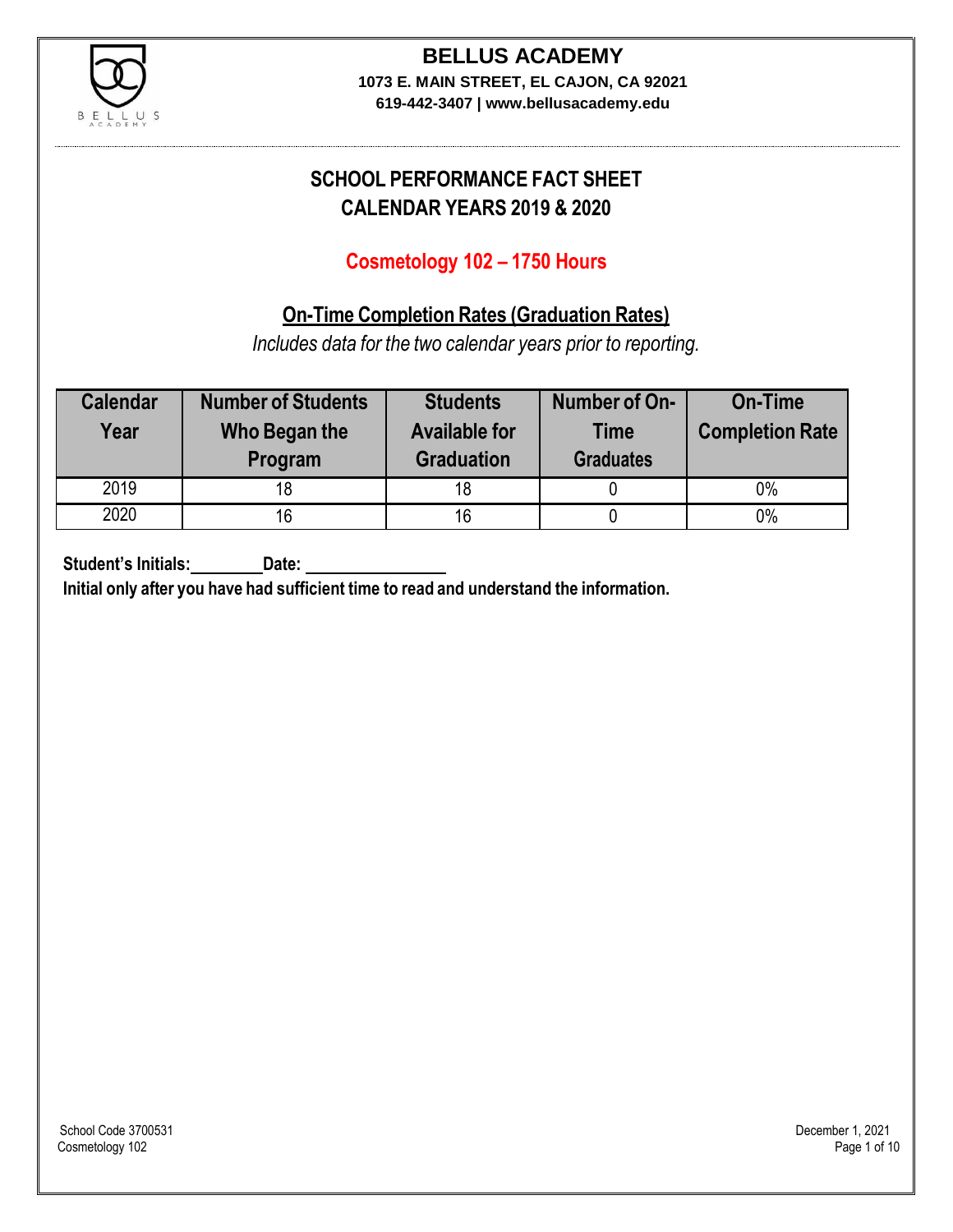

**619-442-3407 | www.bellusacademy.edu**

### **Job Placement Rates** *(includes data for the two calendar years prior to reporting)*

| <b>Calendar</b> | <b>Number of</b> | <b>Number of</b> | <b>Graduates</b>     | <b>Graduates</b> | <b>Placement Rate %</b> |
|-----------------|------------------|------------------|----------------------|------------------|-------------------------|
| Year            | <b>Students</b>  | <b>Graduates</b> | <b>Available for</b> | Employed in the  | <b>Employed in the</b>  |
|                 | Who              |                  | <b>Employment</b>    | <b>Field</b>     | <b>Field</b>            |
|                 | <b>Began</b>     |                  |                      |                  |                         |
|                 | Program          |                  |                      |                  |                         |
| 2019            | 18               | 10 <sup>1</sup>  |                      |                  | 43%                     |
| 2020            | 16               |                  |                      |                  | 62%                     |

You may obtain from the institution a list of the employment positions determined to be in the field for which a student received education and training by contacting the Admissions Representative at this institution.

## **Gainfully Employed Categories** *(includes data for the two calendar years prior to reporting)*

| <b>Calendar Year</b> | <b>Graduate Employed</b><br>in the Field<br>20-29 Hours Per<br><b>Week</b> | <b>Graduates Employed in the</b><br><b>Field at Least 30 Hours Per</b><br><b>Week</b> | <b>Total Graduates</b><br><b>Employed in the</b><br><b>Field</b> |
|----------------------|----------------------------------------------------------------------------|---------------------------------------------------------------------------------------|------------------------------------------------------------------|
| 2019                 |                                                                            |                                                                                       |                                                                  |
| 2020                 |                                                                            |                                                                                       |                                                                  |

## **Part-Time vs. Full-Time Employment**

### **Single Position vs. Concurrent Aggregated Position**

| <b>Calendar Year</b> | <b>Graduates</b><br><b>Employed in the</b><br><b>Field in a Single</b><br><b>Position</b> | Graduates Employed in the<br><b>Field in Concurrent</b><br><b>Aggregated Positions</b> | <b>Total Graduates</b><br><b>Employed in the</b><br><b>Field</b> |
|----------------------|-------------------------------------------------------------------------------------------|----------------------------------------------------------------------------------------|------------------------------------------------------------------|
| 2019                 |                                                                                           |                                                                                        |                                                                  |
| 2020                 |                                                                                           |                                                                                        |                                                                  |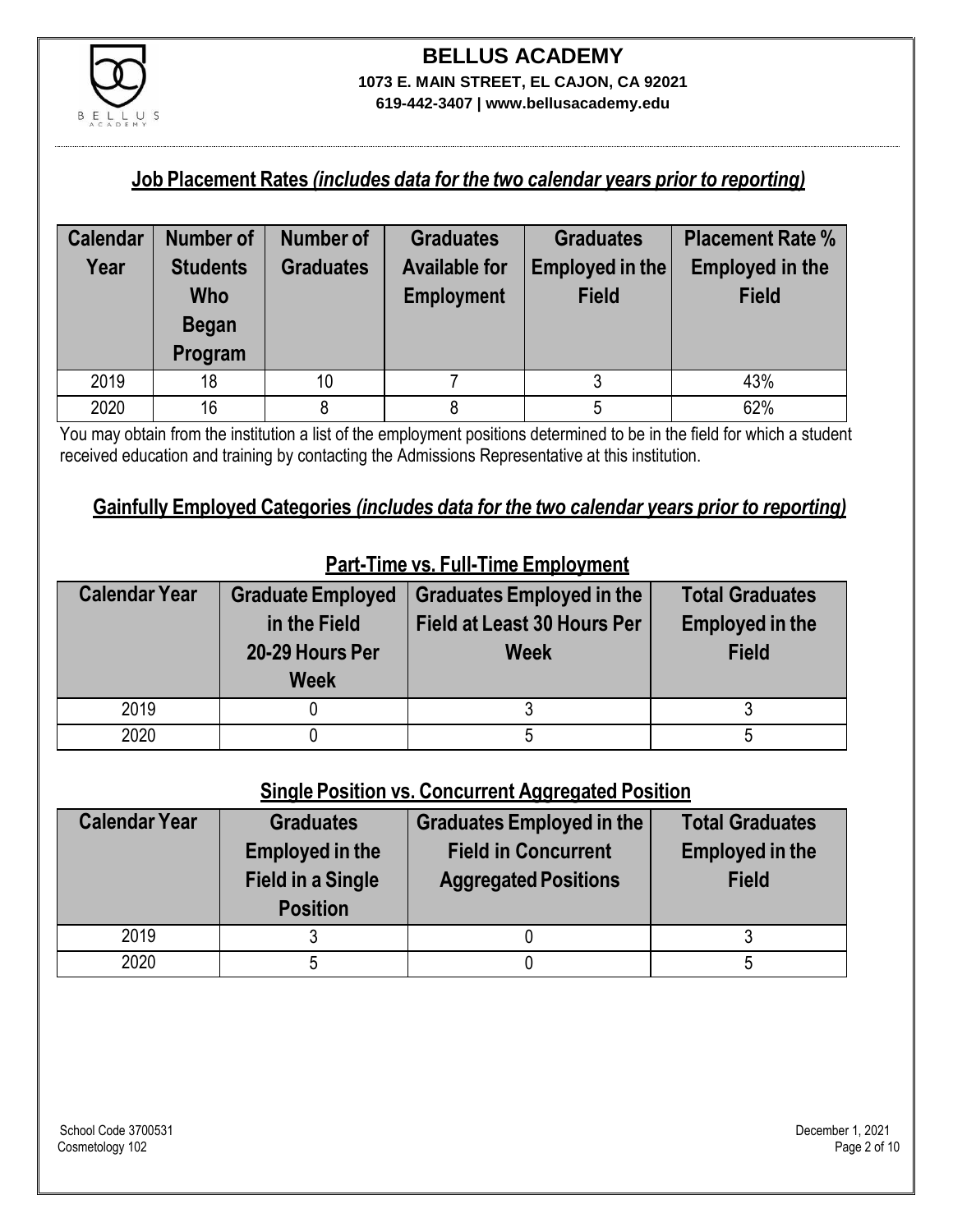

**619-442-3407 | www.bellusacademy.edu**

## **Self-Employed / Freelance Positions**

| <b>Calendar Year</b> | <b>Graduates Employed who are Self-</b><br><b>Employed or Working Freelance</b> | <b>Total Graduates</b><br><b>Employed in the Field</b> |
|----------------------|---------------------------------------------------------------------------------|--------------------------------------------------------|
| 2019                 |                                                                                 |                                                        |
| 2020                 |                                                                                 |                                                        |

## **InstitutionalEmployment**

| <b>Calendar Year</b> | <b>Graduates Employed in the Field who are</b><br><b>Employed by the Institution, an Employer</b><br>Owned by the Institution, or an Employer<br>who Shares Ownership with the<br>Institution. | <b>Total Graduates</b><br><b>Employed in the Field</b> |
|----------------------|------------------------------------------------------------------------------------------------------------------------------------------------------------------------------------------------|--------------------------------------------------------|
| 2019                 |                                                                                                                                                                                                |                                                        |
| 2020                 |                                                                                                                                                                                                |                                                        |

**Student's Initials:** Date:

**Initial only after you have had sufficient time to read and understand the information.**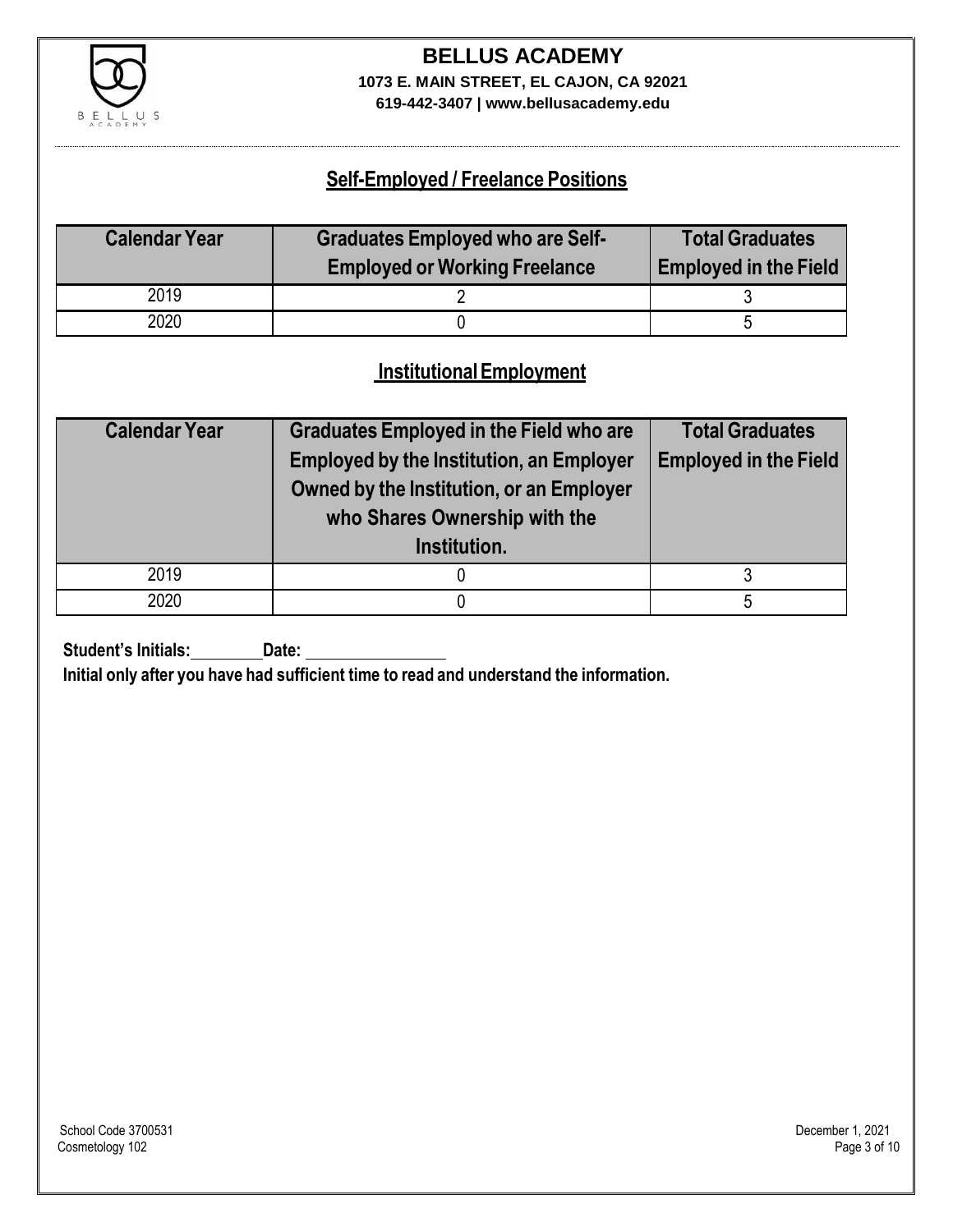

## **License Examination Passage Rates** *(includes data for the two calendar years prior to reporting)*

| <b>Calendar</b><br>Year | <b>Number of</b><br><b>Graduates in</b><br><b>Calendar Year</b> | Number of<br><b>Graduates</b><br><b>Taking Exam</b> | <b>Who</b><br><b>Number</b><br><b>First</b><br><b>Passed</b><br><b>Available Exam</b><br>Exam | <b>Number Who</b><br><b>Failed First</b><br><b>Available</b><br>Exam | <b>Passage</b><br><b>Rate</b> |
|-------------------------|-----------------------------------------------------------------|-----------------------------------------------------|-----------------------------------------------------------------------------------------------|----------------------------------------------------------------------|-------------------------------|
| 2019                    | 10                                                              |                                                     |                                                                                               |                                                                      | 87%                           |
| 2020                    |                                                                 |                                                     |                                                                                               |                                                                      | 100%                          |

Licensure examination passage data is not available from the state agency administering the examination. We are unable to collect data from 0 graduates.

**Student's Initials: Date: Initial only after you have had sufficient time to read and understand the information.**

School Code 3700531 December 1, 2021<br>Cosmetology 102 Page 4 of 10 Cosmetology 102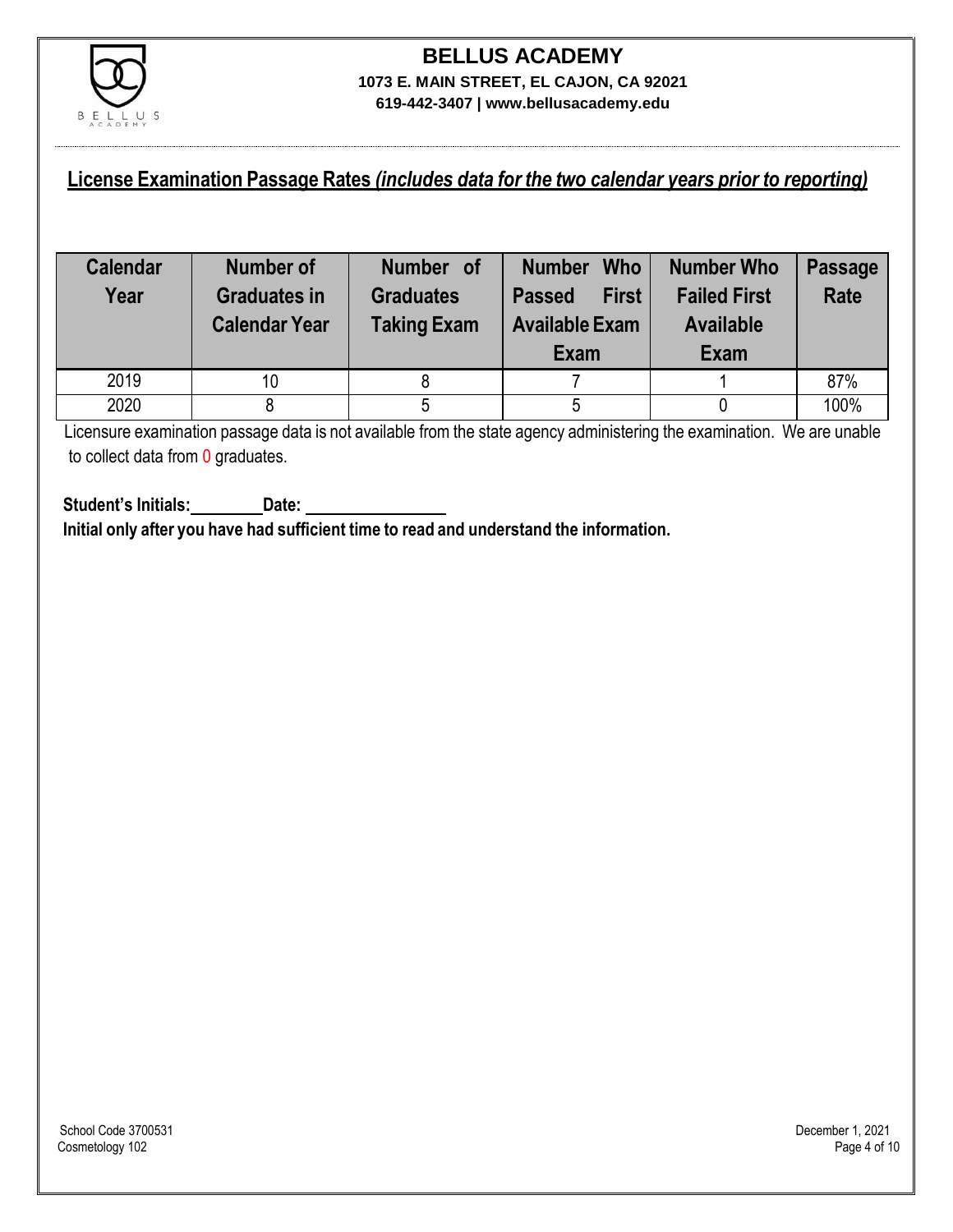

### **Salary and Wage Information** *(includes data for the two calendar years prior to reporting)*

#### **Annual salary and wages reported for graduates employed in the field.**

| <b>Calendar</b> | <b>Graduates</b>     | <b>Graduates</b>   |                   |                      | \$20,001 \$35,001 \$40,001 \$45,001 No Salary |
|-----------------|----------------------|--------------------|-------------------|----------------------|-----------------------------------------------|
| Year            | <b>Available for</b> | <b>Employed in</b> |                   |                      | <b>Information</b>                            |
|                 | <b>Employment</b>    | <b>Field</b>       | \$25,000 \$40,000 | $ $45,000$ \\$50,000 | <b>Reported</b>                               |
| 2019            |                      |                    |                   |                      |                                               |
| 2020            |                      |                    |                   |                      | ხ                                             |

A list of sources used to substantiate salary disclosures is available from the school. Wage and salary data was gathered using the following data: Graduate Employment verification. Additional wage and salary information may be found on the Bureau of Labor Statistics O\*Net websites for each discipline at:

#### **Cosmetology**

[http://www.careerinfonet.org/occ\\_rep.asp?optstatus=011000000&soccode=395012&id=1&nodeid=2&stfips=06&sear](http://www.careerinfonet.org/occ_rep.asp?optstatus=011000000&soccode=395012&id=1&nodeid=2&stfips=06&search=Go) [ch=Go](http://www.careerinfonet.org/occ_rep.asp?optstatus=011000000&soccode=395012&id=1&nodeid=2&stfips=06&search=Go)

#### Makeup Artistry

[http://www.careerinfonet.org/occ\\_rep.asp?optstatus=011000000&soccode=395091&id=1&nodeid=2&stfips=06&search](http://www.careerinfonet.org/occ_rep.asp?optstatus=011000000&soccode=395091&id=1&nodeid=2&stfips=06&search=Go) [=Go](http://www.careerinfonet.org/occ_rep.asp?optstatus=011000000&soccode=395091&id=1&nodeid=2&stfips=06&search=Go)

**Student's Initials: Date:**

**Initial only after you have had sufficient time to read and understand the information.**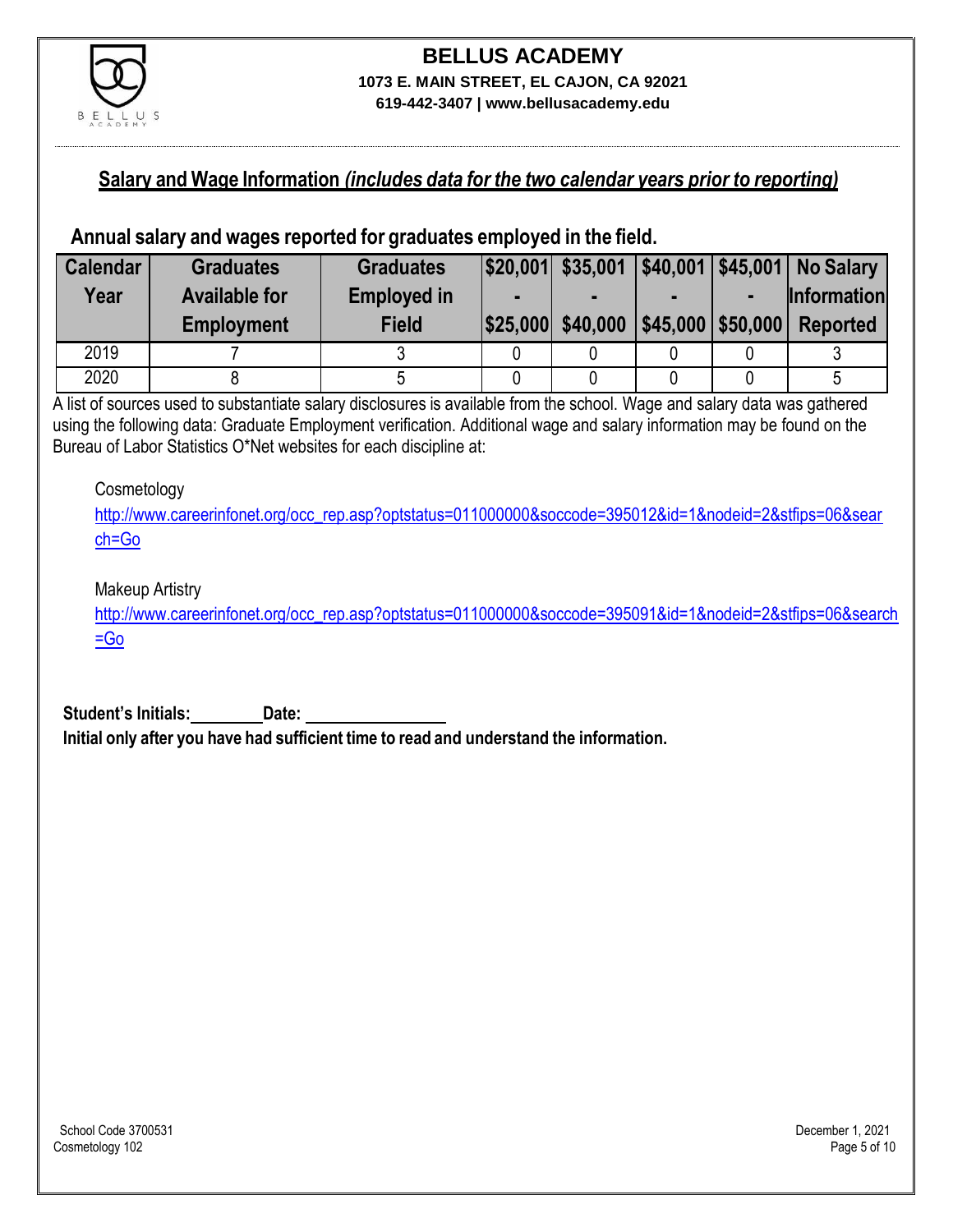

## **Cost of Educational Program**

Total charges for the program for students completing on time in 2019: **\$28,566.** Total charges may be higher for students that do not complete on time.

Total charges for the program for students completing on time in 2020: **\$28,859.** Total charges may be higher for students that do not complete on time.

**Student's Initials: Date: Initial only after you have had sufficient time to read and understand the information.**

## **Federal Student Loan Debt**

| <b>Calendar</b><br>Year(s) | Most recent three<br>year cohort default<br>rate, as reported by<br>the United State<br><b>Department of</b><br>Education. <sup>1</sup> | The percentage of<br>enrolled students<br>receiving federal<br>student loans to<br>pay for this<br>program. | The percentage of<br>graduates who<br>took out federal<br>student loans to<br>pay for this<br>program. | The average amount of<br>federal student loan<br>debt of graduates who<br>took out federal<br>student loans at this<br>institution. |
|----------------------------|-----------------------------------------------------------------------------------------------------------------------------------------|-------------------------------------------------------------------------------------------------------------|--------------------------------------------------------------------------------------------------------|-------------------------------------------------------------------------------------------------------------------------------------|
| 2019                       |                                                                                                                                         | 85%                                                                                                         | 75%                                                                                                    | \$4641                                                                                                                              |
| 2020                       | 1.5%                                                                                                                                    | 73.33%                                                                                                      | 75%                                                                                                    | \$3739                                                                                                                              |

<sup>1</sup>The percentage of students who defaulted on their federal student loans is called the Cohort Default Rate (CDR). It shows the percentage of this school's students who were more than 270 days (9 months) behind on their federal student loans within three years of when the first payment was due. This is the most recent CDR reported by the U.S. Department of Education.

**Student's Initials: Date: Initial only after you have had sufficient time to read and understand the information.**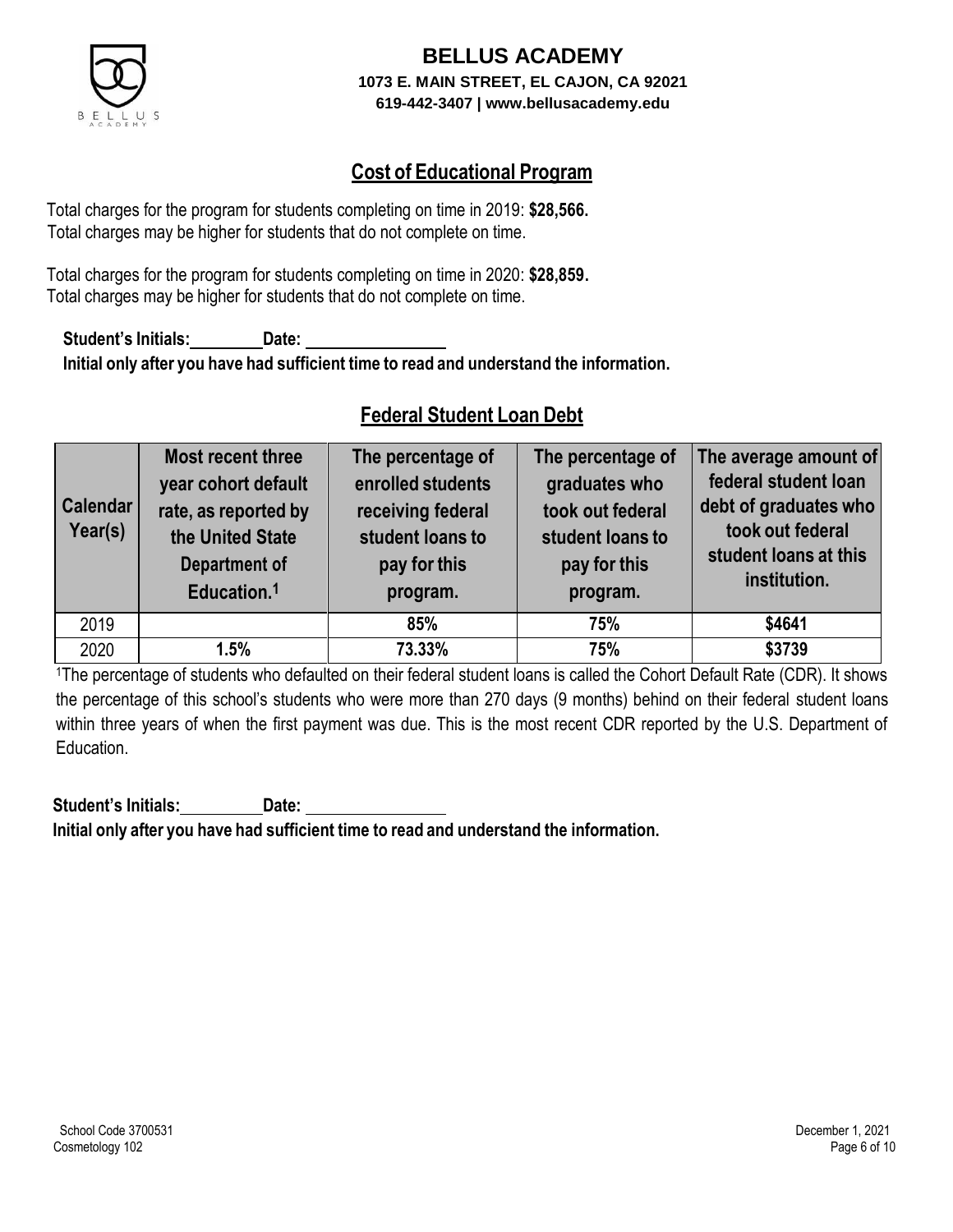

This fact sheet is filed with the Bureau for Private Postsecondary Education. Regardless of any information you may have relating to completion rates, placement rates, starting salaries, or license exam passage rates, this fact sheet contains the information as calculated pursuant to state law.

Any questions a student may have regarding this fact sheet that have not been satisfactorily answered by the institution may be directed to the Bureau for Private Postsecondary Education at 1747 N. Market Blvd, Suite 225, Sacramento, CA 95834, [www.bppe.ca.gov,](http://www.bppe.ca.gov/) toll-free telephone number (888) 370-7589 or by fax (916) 263-1897.

Student Name – Print

Student Signature Date

School Official Date Date Date Date Date Date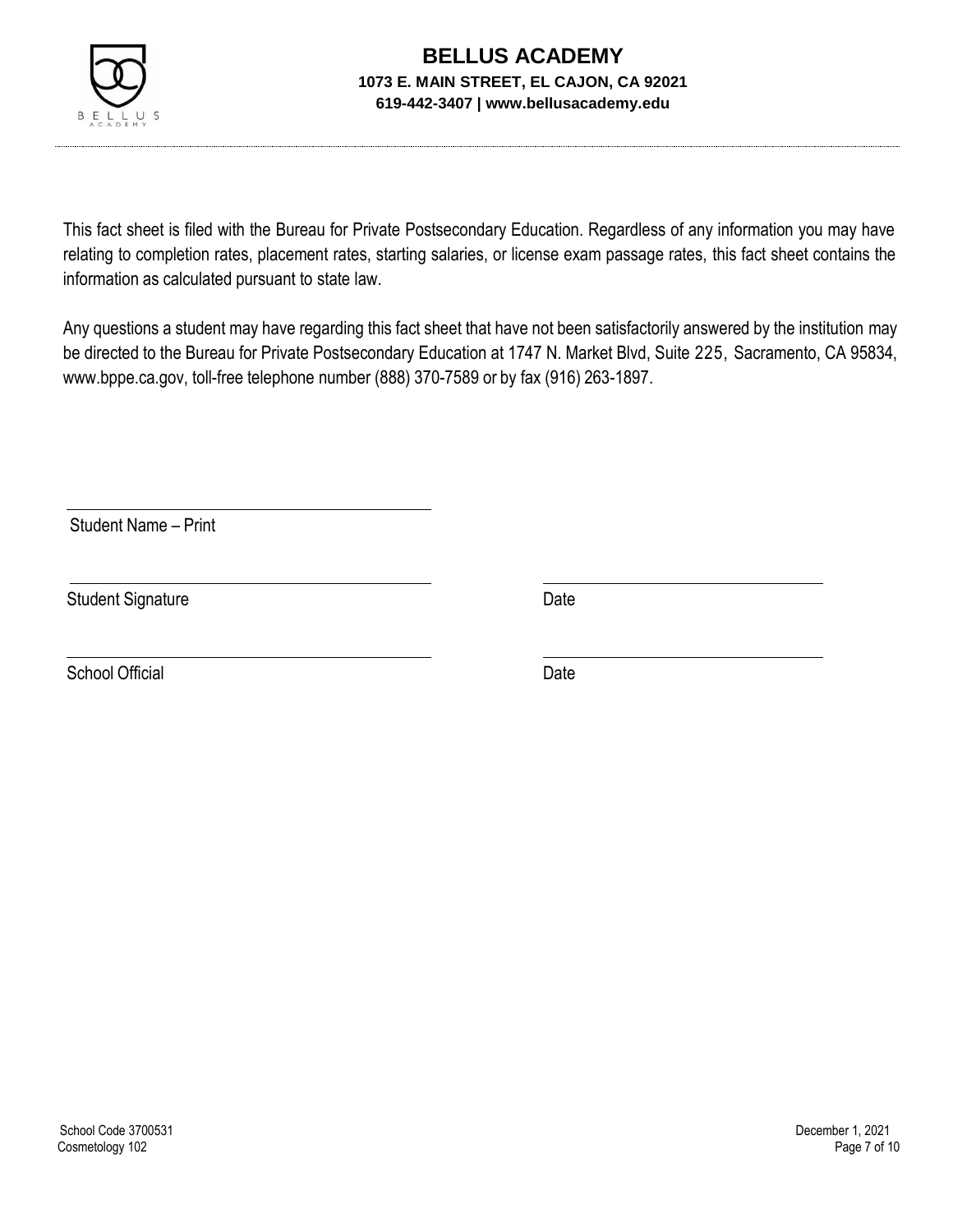

# **BELLUS ACADEMY**

#### **1073 E. MAIN STREET, EL CAJON, CA 92021 619-442-3407 | www.bellusacademy.edu**

## **Definitions**

- "Number of Students Who Began the Program" means the number of students who began a program who were scheduled to complete the program within 100% of the published program length within the reporting calendar year and excludes all students who cancelled during the cancellation period.
- "Students Available for Graduation" is the number of students who began the program minus the number of students who have died, been incarcerated, or been called to active military duty.
- "Number of On-time Graduates" is the number of students who completed the program within 100% of the published program length within the reporting calendar year.
- "On-time Completion Rate" is the number of on-time graduates divided by the number of students available for graduation.
- "150% Graduates" is the number of students who completed the program within 150% of the program length (includes on-time graduates).
- "150% Completion Rate" is the number of students who completed the program in the reported calendar year within 150% of the published program length, including on-time graduates, divided by the number of students available for graduation.
- "Graduates Available for Employment" means the number of graduates minus the number of graduates unavailable for employment.
- "Graduates Unavailable for Employment" means the graduates who, after graduation, die, become incarcerated, are called to active military duty, are international students that leave the United States or do not have a visa allowing employment in the United States, or are continuing their education in an accredited or bureau-approved postsecondary institution.
- "Graduates Employed in the Field" means graduates who beginning within six months after a student completes the applicable educational program are gainfully employed, whose employment has been reported, and for whom the institution has documented verification of employment. For occupations for which the state requires passing an examination, the six months period begins after the announcement of the examination results for the first examination available after a student completes an applicable educational program.
- "Placement Rate Employed in the Field" is calculated by dividing the number of graduates gainfully employed in the field by the number of graduates available for employment.
- "Number of Graduates Taking Exam" is the number of graduates who took the first available exam in the reported calendar year.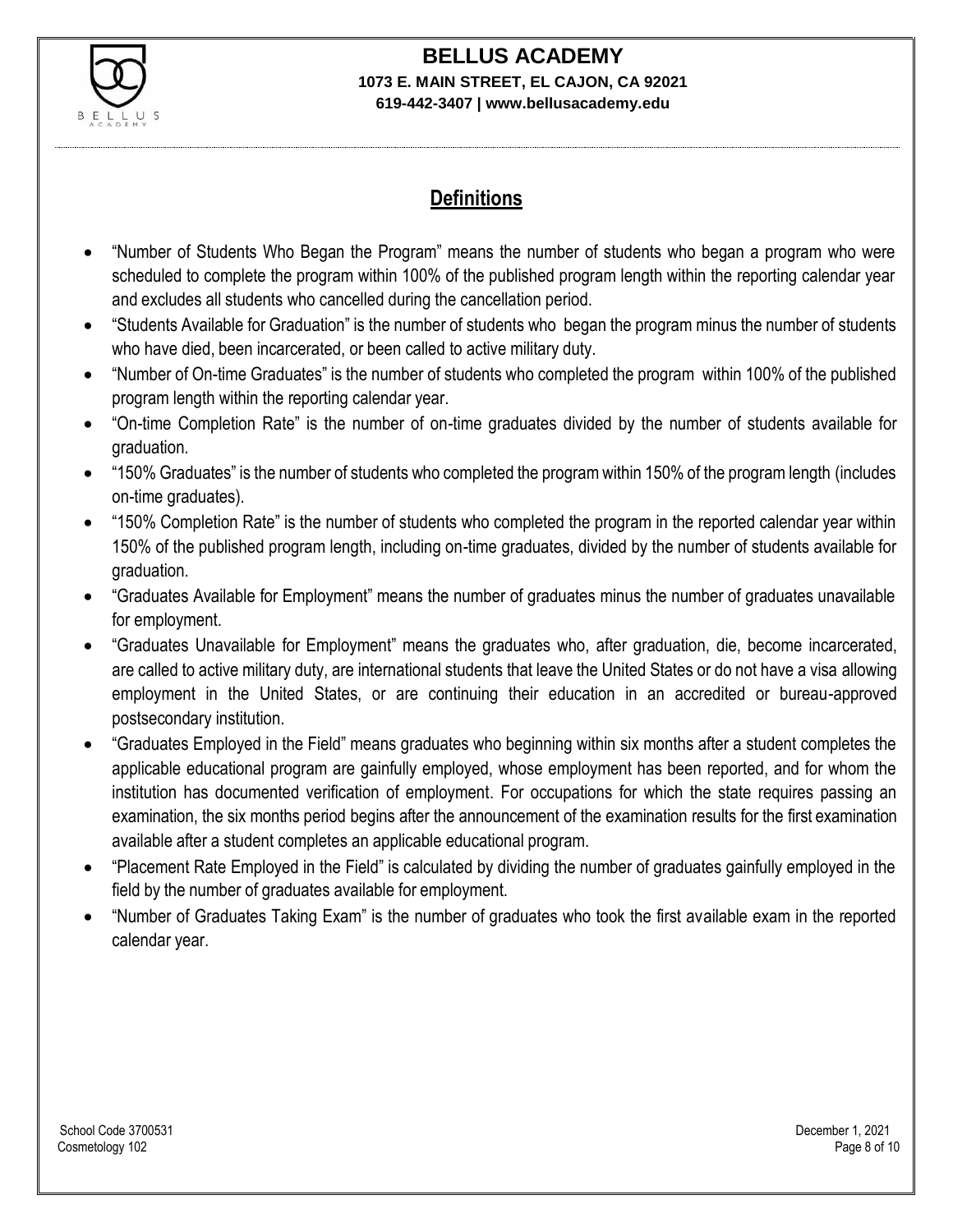

- "First Available Exam Date" is the date for the first available exam after a student completed a program.
- "Passage Rate" is calculated by dividing the number of graduates who passed the exam by the number of graduates who took the reported licensing exam.
- "Number Who Passed First Available Exam" is the number of graduates who took and passed the first available licensing exam after completing the program.
- "Salary" is as reported by graduate or graduate's employer.
- "No Salary Information Reported" is the number of graduates for whom, after making reasonable attempts, the school was not able to obtain salary information.